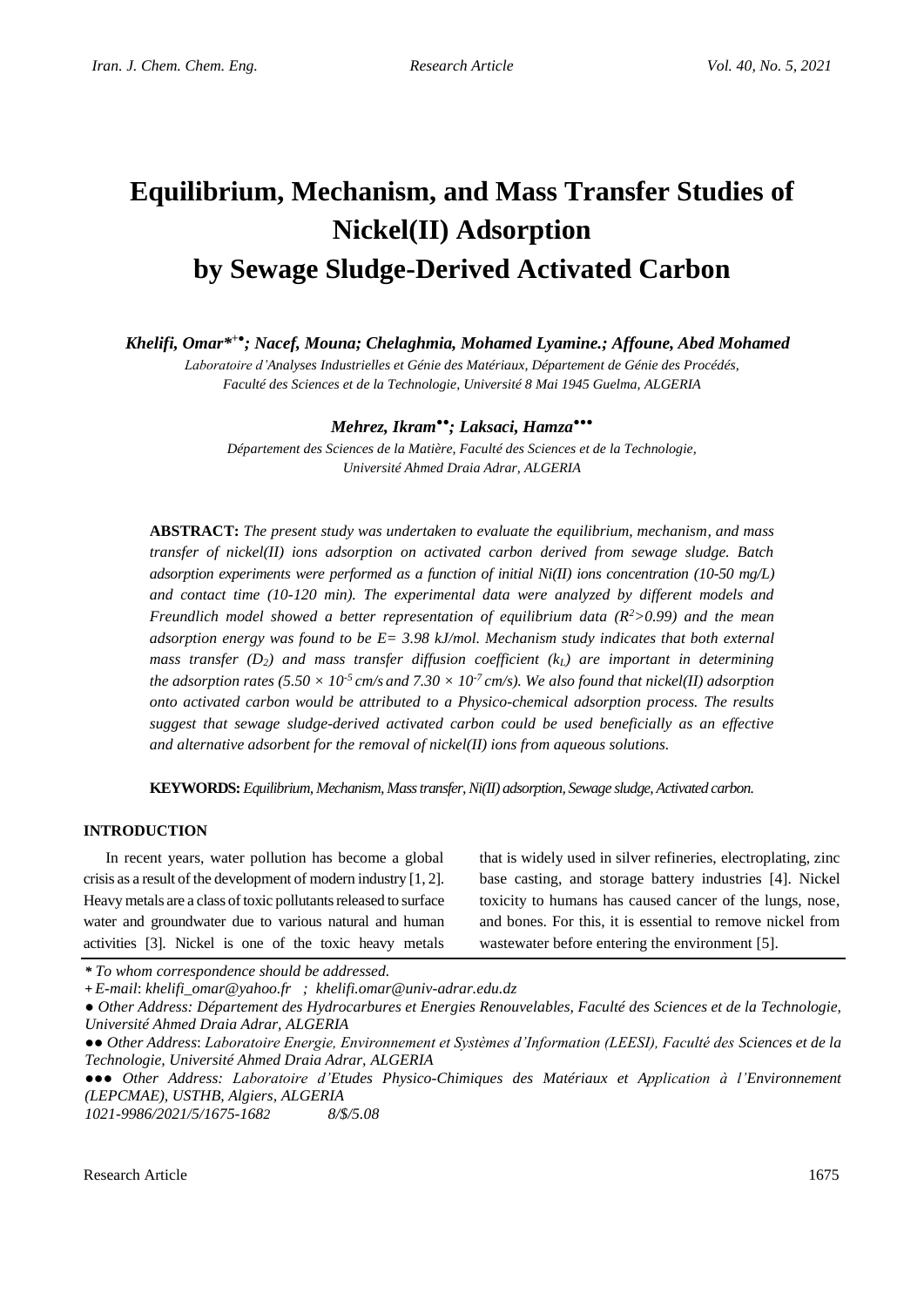The maximum permissible limit of nickel in water is 0.2 mg/L [6] and according to OJPDRA (Official Journal of the People's Democratic Republic of Algeria), the permissible limit of nickel in effluent wastewater is 5 mg/L[7]. For the removal of nickel ions, different processes have been employed include chemical precipitation, ion exchange, flotation, membrane filtration, electrochemical treatment, coagulation-flocculation, adsorption, and other processes [8]. Adsorption is accepted as the cheapest, simple, most effective method and adsorption is an efficient process that has a wide application in the removal of pollutants and metal ions from water solutions [9-12].

Various effective adsorbents for large-scale use in water decontamination (removal of various micropollutants) have been developed from industrial and agricultural wastes. Certain adsorbents such as activated carbon, silica gel, activated alumina, zeolites, and ion exchange resin have higher capacity in the removal of toxic heavy metals. So, their utilization is not common and confined to the special treatment due to high installation and operating costs [13]. Adsorption by activated carbon is widely used for the elimination of pollutants in water and has been studied extensively [9]. Activated carbon demonstrated significant adsorption in gas and liquid phases due to its large specific surface area, high micropore volume, favorable pore size distribution, capability for rapid absorption, and thermal stability [14]. However, due to their high production cost and loss during the regeneration, the commercial activated carbon is a very expensive material than other adsorbents, which limits its use as an adsorbent in developing countries [15]. Currently, several reports showed that the activated carbon can be prepared from different carbonaceous materials such as almond husk [5], scrap tire [9], coir pith [16], cashew nutshell [17], coffee ground [18], coffee husks [19], apricot stone [20], corncob [21], rice stems [22] and sewage sludge [8].

Sewage sludge is carbonaceous material produced by wastewater treatment plants [23]. The increasing generation of sewage sludge demands the development of new ways of valorization [24]. Currently, the traditional sludge disposal routes include incineration, land application, and composting [25]. However, the incineration and landfill of sewage sludge are hampered by their poor public image, moreover, incineration is both expensive and gives rise to significant quantities of potentially hazardous ash.

The utilization of sewage sludge as a fertilizer has been limited by the imposition of legislation in recent years. Disposal by landfills is further inhibited by its rising cost and the competing pressures for an ever-diminishing supply of suitable landfill sites [26]. Thanks to their high carbon content, sewage sludge can be a precursor for the production of activated carbon [7]. Activated carbon prepared from sewage sludge is more important and very interesting because it gives a reusable byproduct and reduces sewage sludge volume [8].

According to the best of our knowledge, there are not many reports in the literature about the mechanism and mass transfer of nickel(II) adsorption onto activated carbon prepared from sewage sludge. The consequent activated carbon prepared from sewage sludge was used as an adsorbent to remove nickel(II) ions from aqueous solutions. The parameters of equilibrium, mechanism, and mass transfer involved in this process were investigated herein.

## **EXPERIMENTAL SECTION**

### *Chemicals reagents*

Nickel(II) ions solutions were prepared from hexahydrate nickel sulfate (NiSO<sub>4</sub>·6H<sub>2</sub>O) obtained from Sigma Aldrich® of analytical reagent grade. The concentration of Ni(II) ions was analyzed using a flame atomic absorption spectrometer with nickel hollowcathode lamp and air acetylene flame (Perkin Elmer AAnalyst 400) with a precision better than  $\pm 2$  % at a wavelength of 232.0 nm.

## *Preparation and characterization of activated carbon*

Sewage sludge used in this work was collected from Waste Water Treatment Plant (WWTP) located in Guelma city (Algeria). The details of procedure preparation and Physico-chemical characterization results (iodine number, methylene blue number, specific surface area (*SBET*), XRD analysis and Fourier Transform InfraRed (FT-IR) spectra have been recently reported and are presented in our previous article [8].

## *Batch adsorption experiment*

The effect of selected operating parameters: initial Ni(II) concentration (10-50 mg/L) and contact time  $(10 - 120 \text{ min})$  on the adsorptive removal of Ni $(II)$  ions were studied in a batch mode. The equilibrium adsorption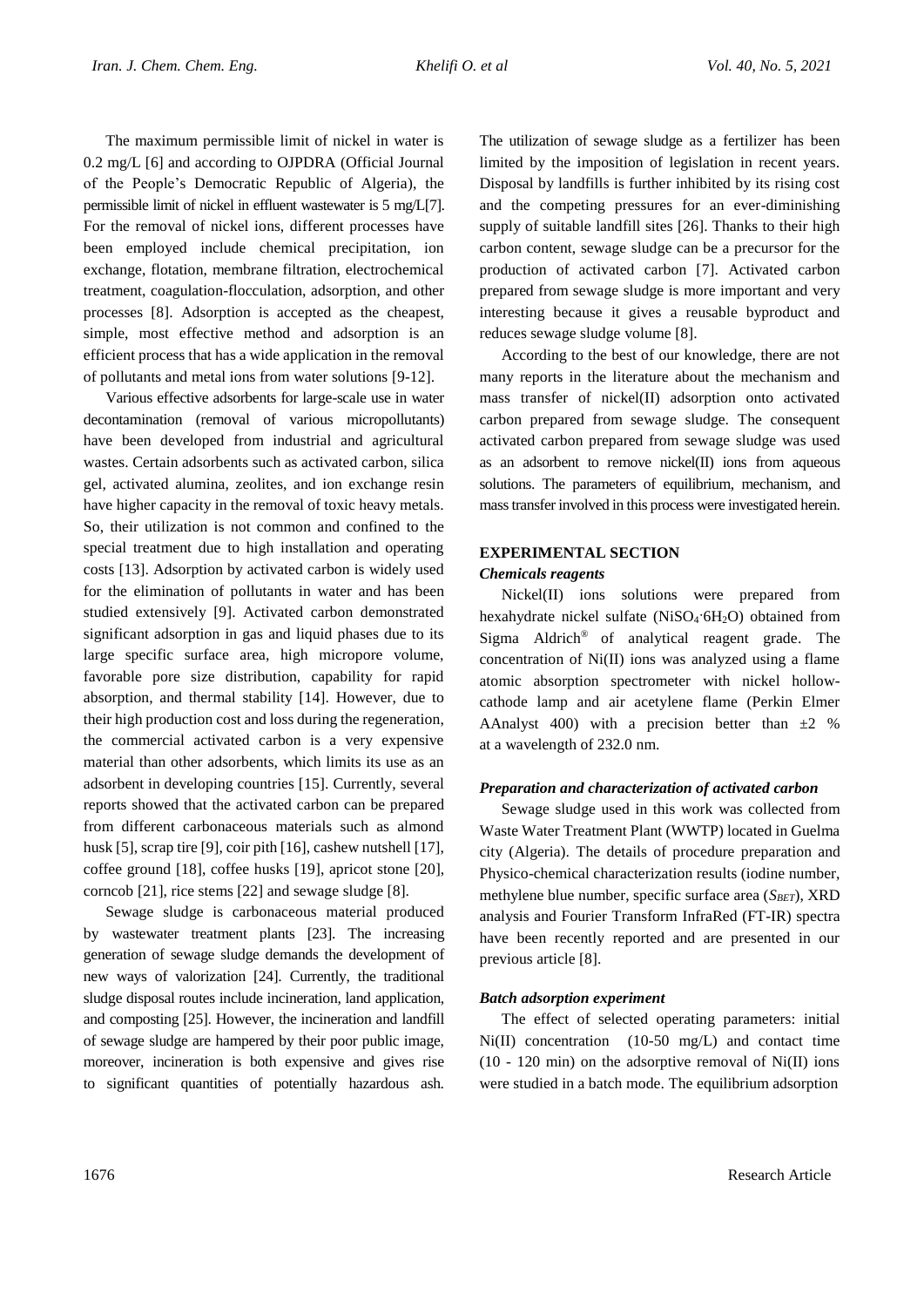capacity of Ni(II) ions,  $q_e$ (mg/g), is calculated from the following equation [27]:

$$
q_e = \frac{(C_0 - C_e)}{m} V
$$
 (1)

Where  $C_0$  (mg/L) is the initial Ni(II) ions concentration;  $C_e(mg/L)$  is the equilibrium Ni(II) ions concentration; *V* (L) is the volume of the solution and *m* (g) is the mass of the adsorbent.

For mechanism and mass transfer studies, the procedure of the experiment was basically identical to those of the equilibrium study. The adsorption capacity of Ni(II) ions at any time *t*,  $q_t$  (mg  $g^{-1}$ ), was calculated by the following equation [28]:

$$
q_t = \frac{(C_0 - C_t)}{m} V
$$
 (2)

Where  $C_t$  (mg/L<sup>-1</sup>) is the concentration of Ni(II) ions solution at time *t*.

All experiments were repeated three-time and average values were reported. Standard deviations were found to be  $\pm$  2 %. Further, the error bars for the figures were so small as to be smaller than the symbols used to plot the graphs.

#### *Equilibrium isotherms study*

In order to clarify the phenomenon of adsorption of Ni(II) ions on the prepared activated carbon, an equilibrium isotherms study was carried out. Langmuir, Freundlich, and Temkin models expressions are found in our previous manuscript [8].

The linear and logarithmic form of the Dubinin-Radushkevich isotherm model can be written as the following expression [29]:

$$
\ln q_e = \ln Q_{\text{max}} - \beta \varepsilon^2 \tag{3}
$$

Where  $\beta$  (mol<sup>2/</sup>J) is the activity coefficient related to the mean free energy of adsorption and *ε* (J/mol) is the Polanyi potential that can be written as:

$$
\varepsilon = RT \ln \left( 1 + \frac{1}{C_e} \right) \tag{4}
$$

The Redlich-Peterson isotherm model can be written as following [30]:

$$
\frac{q_e}{q_m} = \frac{K_L C_e}{1 + (K_L C_e)^n}
$$
\n(5)

## **RESULTS AND DISCUSSIONS**

#### *Equilibrium isotherms study*

The different equilibrium adsorption isotherms of Ni(II) ions onto prepared activated carbon are graphically illustrated in Fig. 1. From the figure, we can notice that the adsorption models are consistent with the experimental data in the following order: Freundlich, Dubinin-Radushkevich, Langmuir, Temkin, and Redlich-Peterson. The adsorption parameters were evaluated from the isotherms and the values of correlation coefficient  $(R^2)$  for the different isotherm models are listed in Table 1.

Based on the results of our previous study [8] and the results of Table 1, the Freundlich model provides the best correlation of experimental data with a high correlation coefficient  $(R^2 = 0.9938)$ . This result indicates that the adsorption of Ni(II) ions on the prepared activated carbon is multilayer. The maximum monolayer adsorption capacity (*Qmax*) was 11.52 mg/g. The mean adsorption energy calculated from Dubinin-Radushkevich isotherm, 3.98 kJ/mol*,* indicates that the adsorption process may be carried out *via* physical process.

#### *Mechanism and mass transfer study*

For a solid-liquid adsorption process, analyzing the rate-controlling steps such as mass transport and chemical reaction processes is very beneficial for elaborating the adsorption mechanism. The adsorption reaction is usually divided into the following steps [31, 32]:

 Metal ion from the bulk liquid to the liquid film or boundary layer surrounding the adsorbent.

• Transport of solute ions from the boundary film to the external surface of the adsorbent (film diffusion).

• Transfer of ions from the surface to the intraparticular active sites (particle diffusion).

 Adsorption of ions by the active sites of adsorbent.

The uptake of nickel(II) ions can be controlled by either the intra-particle diffusion or the mass transfer through the boundary film of liquid [31].

The intra-particle diffusion model is determined by using the following equation [33]: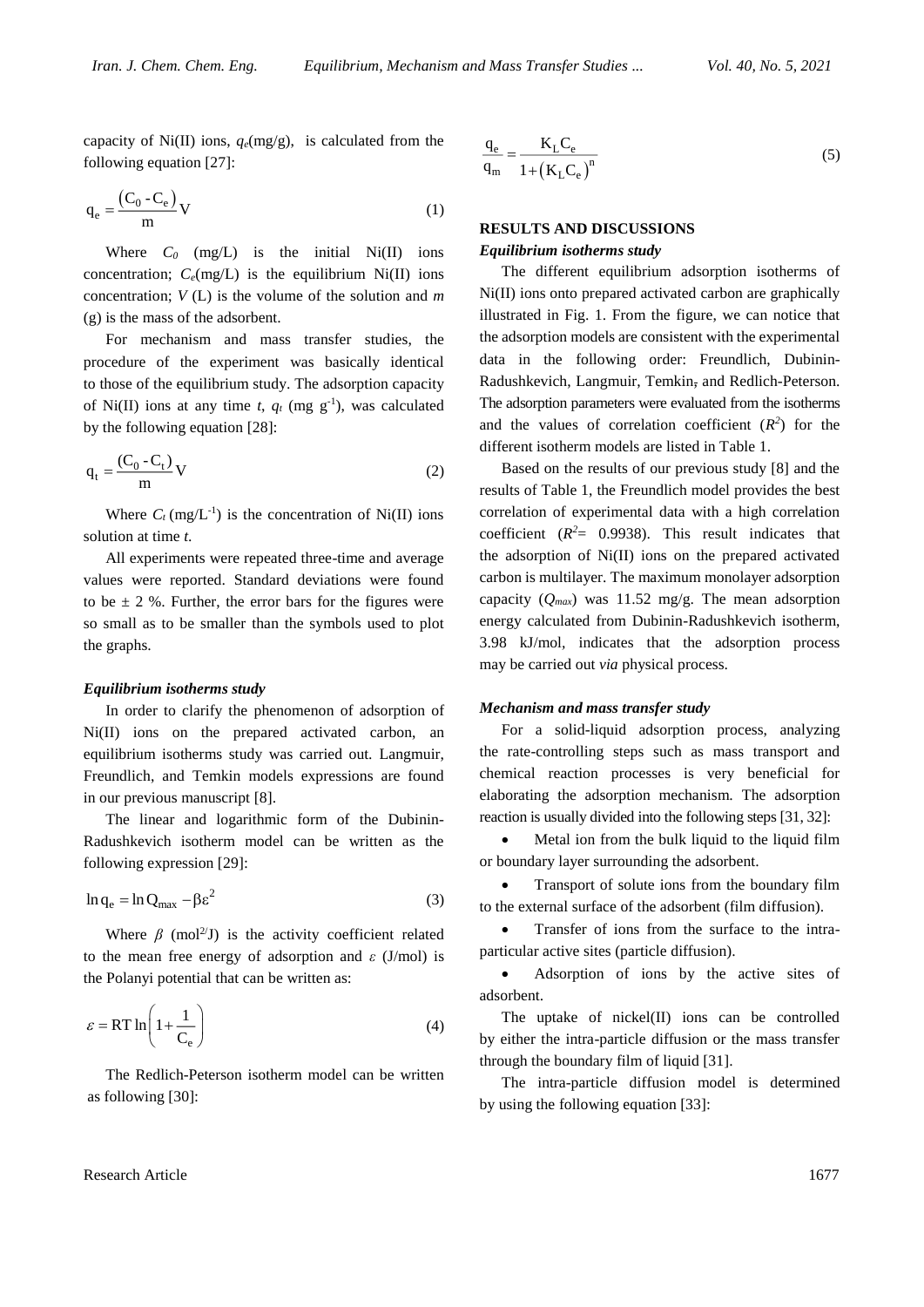| Models                     | Parameters              |                         |                |  |
|----------------------------|-------------------------|-------------------------|----------------|--|
| Dubinin-Radushkevich model | $Q_{\text{max}}$ (mg/g) | $E$ (kJ/mol)            | $\mathbb{R}^2$ |  |
|                            | 19.999                  | 3.9800                  | 0.9804         |  |
|                            | $K_F$ (L $g^{-1}$ )     | $Q_{\text{max}}$ (mg/g) | $\mathbb{R}^2$ |  |
| Redlich-Peterson model     | 11.482                  | 11.520                  | 0.8474         |  |





*Fig. 1: Adsorption isotherms of nickel(II) adsorption by prepared activated carbon.*

$$
q_{t} = k_{id} t^{1/2} + C_{i}
$$
 (6)

Where  $k_{id}$  (mg/g.min<sup>1/2</sup>) is the intra-particle diffusion rate constant and  $C_i$  is the intercept at stage *i*, which  $k_{id}$  and  $C_i$  were calculated from the slope and intercept of the linear plot of  $q_t$  versus  $t^{1/2}$ , respectively. The corresponding model parameters based on the above equation are presented in our previous study [8].

The processes of film diffusion  $(D_1, \text{ cm}^2/\text{s})$  and pore diffusion  $(D_2, \text{ cm}^2/\text{s})$  control the intra-particle diffusion process. Assuming that the adsorbent particle was a sphere of radius '*a*' and that the diffusion follows Fick's law, the relationship between the uptake and the time is taken for it is given by the following equation [34]:

$$
\frac{q_t}{q_e} = 6 \left( \frac{D_1}{a^2} \right)^{1/2} \left\{ \pi^{-1/2} + 2 \sum_{n=1}^{\infty} i \text{erfc} \frac{na}{Dt^{1/2}} \right\} - 3 \frac{Dt}{a^2}
$$
 (7)

At the small periods, *D* is replaced by  $D_l$  and Eq. (10) reduces to:

$$
\frac{q_t}{q_e} = 6 \left( \frac{D_1}{na^2} \right)^{1/2} t^{1/2}
$$
 (8)



*Fig. 2: Plot for determination of film diffusion coefficient (D1).*

A plot of  $q_t/q_e$  versus  $t^{1/2}$  represents a linear relationship from which the value of the film diffusion coefficient  $(D<sub>1</sub>)$ for the activated carbon was calculated from the slope (Fig. 2).

For large time periods, the relation between the weight uptake and the diffusion is given by the equation:

$$
\frac{q_t}{q_e} = 1 - \frac{6}{\pi^2} \sum_{n=1}^{\infty} \frac{1}{n^2} \exp\left(\frac{-Dn^2 \pi^2 t}{a^2}\right)
$$
(9)

As *t* tends towards larger periods of time, Eq. (12) can be written in the form:

$$
\left(1 - \frac{q_t}{q_e}\right) = \frac{6}{\pi^2} \exp\left(\frac{-D_2 \pi^2}{a^2} t\right)
$$
 (10)

If  $B = (D_2 \pi^2/a^2)$ , Eq. (13) can be simplified as:

$$
\left(1 - \frac{q_t}{q_e}\right) = \frac{6}{\pi^2} \exp(-Bt)
$$
\n(11)

$$
Bt = -0.4799 - \ln\left(1 - \frac{q_t}{q_e}\right)
$$
 (12)

The values of *Bt* were calculated by using Eq. (15). The calculated values of *Bt* are plotted against *t* as shown

1678 Research Article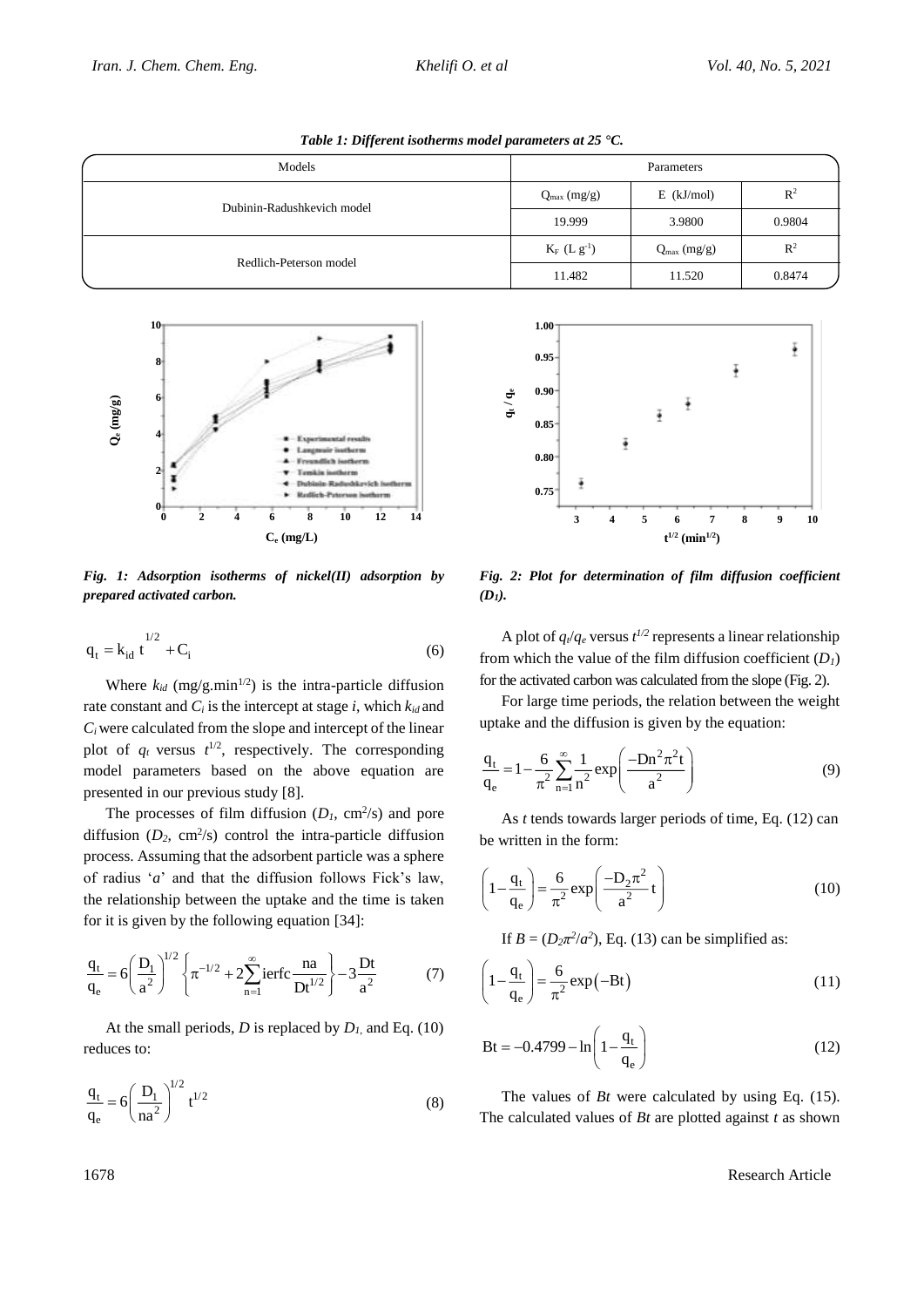

*Fig. 3: Plot for determination of pore diffusion coefficient (D2).*

in Fig. 3. We can see that the plot is a straight line not passing through the origin, which means that the adsorption rate is governed by the film diffusion mechanism [35]. The value of *B* is calculated by the plot slope, this latter is used to calculate the coefficient of pore diffusion (*D2*).

External diffusion across the boundary layer surrounding each adsorbent particle and internal diffusion into the porous particle are the two main mediums of mass transfer resistances. The external mass transfer is given by the following equation [36]:

$$
N_t = k_L A (C_t - C_e)
$$
\n(13)

Where  $N_t$  is the diffusion rate across the film layer surrounding the adsorbent particle, *k<sup>L</sup>* is the coefficient of external mass transfer, *A* is the external surface area of adsorbent, *C<sup>t</sup>* and *C<sup>e</sup>* are the adsorbate concentration at time *t* and at the equilibrium time, respectively.

Diffusion rate can be also written by using the Eq. (16) as:

$$
N_t = -V \frac{dCt}{dt} = m \frac{dq_t}{dt}
$$
 (14)

At the initial conditions (i.e.,  $C_f = C_0$  and  $C_e = 0$  at  $t = 0$ ), therefore:

$$
\left(\mathbf{N}_{\mathrm{t}}\right)_{\mathrm{t}\to\mathrm{0}} = \mathbf{k}_{\mathrm{L}} \mathbf{A} \mathbf{C}_{\mathrm{0}} \tag{15}
$$

Combining the previous equations, the external mass transfer coefficient, *kL*, can be written as follows:

$$
k_{L} = \frac{mk_{2}q_{e}^{2}}{C_{0}A}
$$
 (16)

Where *m* is the mass of the adsorbent (g),  $k_2$  (g/mg.min) is the second-order rate constant,  $q_e(mg/g)$  is the

Research Article 1679

equilibrium capacity of adsorbed nickel ions,  $C_0$  (mg/m<sup>3</sup>) is the initial concentration of nickel ions and *A* is the external surface area of the adsorbent.

The diffusion coefficient of nickel ions in an aqueous solution, *DAB*, was estimated by the Wilke-Chang correlation [37]:

$$
D_{AB} = \frac{7.4 \times 10^{-8} (\phi M_B)^{1/2} T}{\eta_B V_A^{0.6}}
$$
 (17)

Where  $\phi$  is the association parameter of the solvent (in the case of water  $\phi = 2.6$ ),  $M_B$  is the molecular weight of water ( $M_B$ =18 g/mol),  $\eta_B$  is the viscosity of water  $(\eta_B = 0.89 \text{ cp})$ , and  $V_A$  is the volume molar of nickel ( $V_A =$ 6.59 10-6 m<sup>3</sup> /mol).

The coefficient values of film diffusion  $(D_1)$ , pore diffusion (*D2*), external mass transfer coefficient (*kL*), and coefficient diffusion (*DAB*) are given in Table 2.

The adsorption data in Table 2 shows that the diffusion coefficient  $(D_{AB})$  and external mass transfer  $(k_L)$  have a good value this may be due to the increase in the rate of mobility of nickel(II) ions. Chemical interaction, ionic interaction, and other physical forces may be responsible for the diffusion of nickel(II) ions into prepared activated carbon.

The coefficient diffusion parameters found in this study were compared with another coefficient diffusion of other pollutants adsorbed onto activated carbon prepared from different carbonaceous materials.

The comparison of mass transfer coefficient values are listed in Table 3, it can be seen that the value of the external mass transfer coefficient of nickel has the same order as Naproxen Sodium and is different from the other adsorbates. The film diffusion of nickel has the same order of other adsorbates and the pore, diffusion is greater than all of the other adsorbates. They have shown that the mass transfer coefficients increase with the increase in temperature and decrease with the increase in the initial concentration [38, 41].

#### **CONCLUSIONS**

Batch experiment studies of equilibrium, mechanism, and mass transfer for nickel(II) ions adsorption have been carried out by using sewage sludge-derived activated carbon. Equilibrium study showed that the Freundlich model provides the best correlation  $(R^2>0.99)$  for the adsorption process, which indicates the heterogeneous and multilayer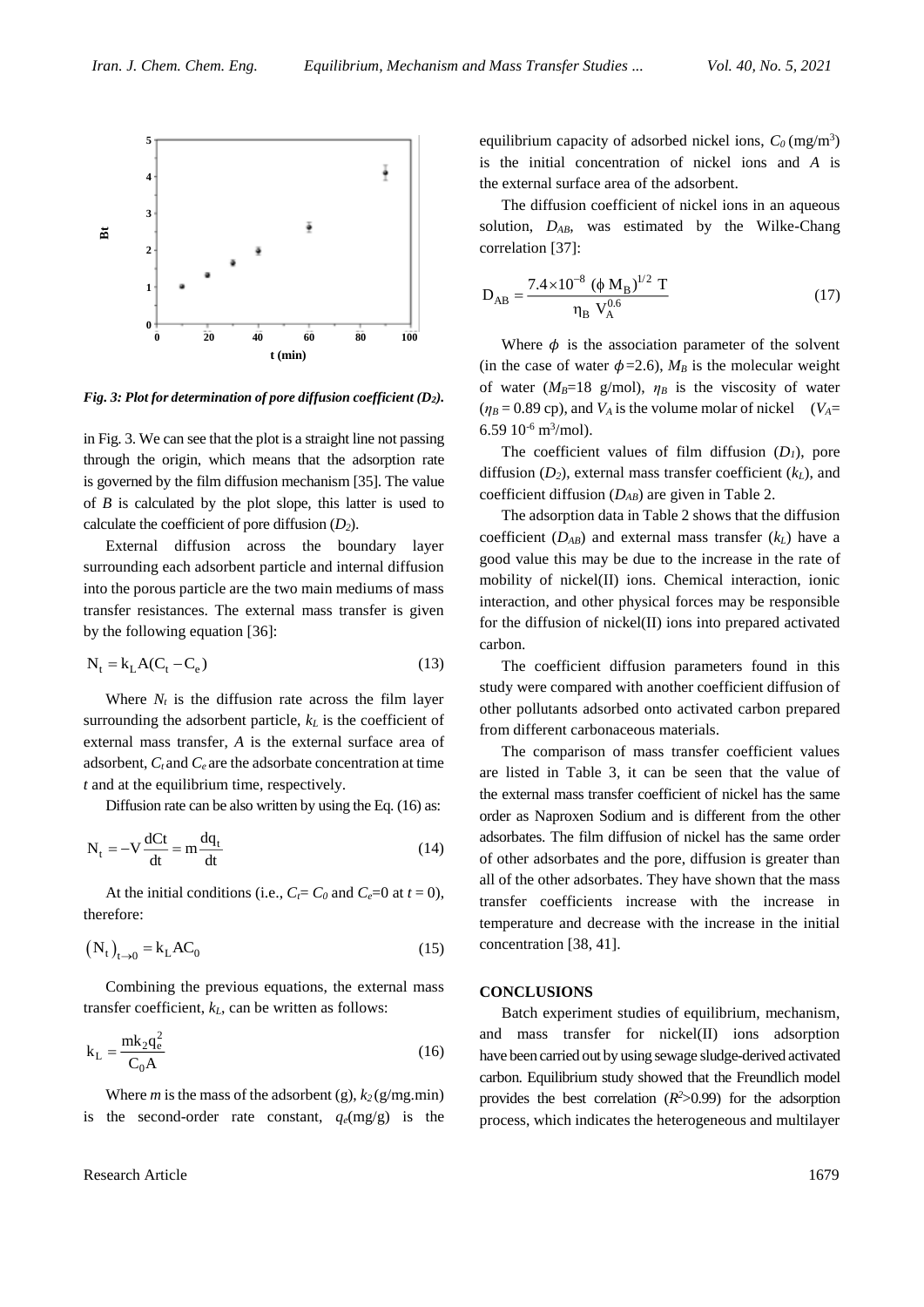| Parameters                                                        | Values                |
|-------------------------------------------------------------------|-----------------------|
| Film diffusion $D_1$ (cm <sup>2</sup> s <sup>-1</sup> )           | $3.55 \times 10^{-9}$ |
| Pore diffusion $D_2$ (cm <sup>2</sup> s <sup>-1</sup> )           | $3.38 \times 10^{-7}$ |
| External mass transfer $k_L$ (cm/s)                               | $7.30 \times 10^{-7}$ |
| Diffusion coefficient $D_{AB}$ (cm <sup>2</sup> s <sup>-1</sup> ) | $5.50 \times 10^{-5}$ |

*Table 2: Coefficients diffusion parameters and external mass transfer values.*

*Table 3: Comparison of Coefficients diffusion parameters and external mass transfer.*

| <b>Adsorbents</b> | Adsorbates      | Mass transfer coefficients |                                          |                                          | References    |
|-------------------|-----------------|----------------------------|------------------------------------------|------------------------------------------|---------------|
|                   |                 | $k_L$ (cm/s)               | $D_1$ (cm <sup>2</sup> s <sup>-1</sup> ) | $D_2$ (cm <sup>2</sup> s <sup>-1</sup> ) |               |
| Lignite           | Malachite Green | $1.32\times10^{-5}$        | $3.41\times10^{-9}$                      | $7.46\times10^{-9}$                      | $[38]$        |
| Polymeric wastes  | Naproxen Sodium | $2.43\times10^{-7}$        | $0.66\times10^{-9}$                      | $4.75 \times 10^{-11}$                   | $[39]$        |
| Van apple pulp    | Lead            | $6.19\times10^{-8}$        | $0.83\times10^{-9}$                      | $0.8\times10^{-8}$                       | $[40]$        |
| Van apple pulp    | Zinc            | $3.58\times10^{-8}$        | $0.79\times10^{-9}$                      | $0.51\times10^{-8}$                      |               |
| Sewage sludge     | Nickel          | $7.30\times10^{-7}$        | $3.55 \times 10^{-9}$                    | $3.38 \times 10^{-7}$                    | Present study |

adsorption. The maximum monolayer adsorption capacity, *Qmax*, was found to be 11.52 mg/g and the mean adsorption energy (*E=* 3.98 kJ/mol) indicated that the adsorption process is controlled by physical process. We found that both external mass transfer (*D2*) and diffusion coefficient  $(k<sub>L</sub>)$  are important in determining the adsorption rates  $(5.50 \times 10^{-5} \text{ cm/s} \text{ and } 7.30 \times 10^{-7} \text{ cm/s}).$  The value of adsorption energy and kinetic study indicate that nickel(II) adsorption would be attributed to a Physico-chemical adsorption process rather than a purely physical or chemical adsorption process. Based on the results of the present study, activated carbon prepared from sewage sludge can be used as a cost-effective and potential adsorbent for the treatment of waters containing nickel(II) ions.

*Received : Feb. 1, 2020 ; Accepted : June 15, 2020*

## **REFERENCES**

- [1] Kononova O.N., Karplyakova N.S., Duba E.V., [Sorption Recovery of Platinum \(II, IV\) in Presence of](https://www.shd-pub.org.rs/index.php/JSCS/article/view/JSCS%E2%80%934787)  [Copper \(II\) and Zinc \(II\) from Chloride Solutions,](https://www.shd-pub.org.rs/index.php/JSCS/article/view/JSCS%E2%80%934787) *J. Serb. Chem. Soc.*, **80**: 1101-1111(2015).
- [2] [Jaafari](https://www.sciencedirect.com/science/article/abs/pii/S1226086X17304677#!) J., [Ghozikali](https://www.sciencedirect.com/science/article/abs/pii/S1226086X17304677#!) M.G., [Azari](https://www.sciencedirect.com/science/article/abs/pii/S1226086X17304677#!) A., [Delkhosh](https://www.sciencedirect.com/science/article/abs/pii/S1226086X17304677#!) M.B., [Javid](https://www.sciencedirect.com/science/article/abs/pii/S1226086X17304677#!) A.B.[, Mohammadi](https://www.sciencedirect.com/science/article/abs/pii/S1226086X17304677#!) A.A., [Agarwal](https://www.sciencedirect.com/science/article/abs/pii/S1226086X17304677#!) S.[, Gupta](https://www.sciencedirect.com/science/article/abs/pii/S1226086X17304677#!) V.K., [Sillanpää](https://www.sciencedirect.com/science/article/abs/pii/S1226086X17304677#!) M., [Tkachev](https://www.sciencedirect.com/science/article/abs/pii/S1226086X17304677#!) A.G., [Burakov](https://www.sciencedirect.com/science/article/abs/pii/S1226086X17304677#!) A.E., Adsorption of p-Cresol on  $Al_2O_3$  Coated Multi-[Walled Carbon Nanotubes: Response Surface](https://www.sciencedirect.com/science/article/abs/pii/S1226086X17304677)  [Methodology and Isotherm Study,](https://www.sciencedirect.com/science/article/abs/pii/S1226086X17304677) *J. Ind. Eng. Chem.*, **57**: 396-404 (2018).
- [3] Southichak B., Nakano K., Nomura M., Chiba N., Nishimura O., [Phragmitesaustralis: A Novel](https://www.ncbi.nlm.nih.gov/pubmed/16766011)  [Biosorbent for the Removal of Heavy Metals](https://www.ncbi.nlm.nih.gov/pubmed/16766011)  [from Aqueous Solution,](https://www.ncbi.nlm.nih.gov/pubmed/16766011) *Water Res.*, **40**: 2295-2302 (2006).
- [4] Ahmad P.H, Samadi Z.M., Tavangari S., [Nickel](http://www.ijcce.ac.ir/?_action=articleInfo&article=5949)  [Adsorption from Environmental Samples by Ion](http://www.ijcce.ac.ir/?_action=articleInfo&article=5949)  [Imprinted Aniline-Formaldehyde Polymer,](http://www.ijcce.ac.ir/?_action=articleInfo&article=5949) *Iran. J. Chem. Chem. Eng.(IJCCE)*, **31(3)**: 35-44 (2012).
- [5] Hasar H., [Adsorption of Nickel \(II\) from Aqueous](http://www.sciencedirect.com/science/article/pii/S0304389402002376)  [Solution onto Activated Carbon Prepared](http://www.sciencedirect.com/science/article/pii/S0304389402002376)  [from Almond Husk,](http://www.sciencedirect.com/science/article/pii/S0304389402002376) *J. Hazard. Mater.*, **97**: 49-57 (2003).
- [6] Zaigham H., Zubair A., Khattak K.U., Mazhar I., Khan R.U., Khattak J.Z.K., [Civic Pollution and Its Effect on](https://www.academia.edu/35564250/Civic_Pollution_and_Its_Effect_on_Water_Quality_of_River_Toi_at_District_Kohat_NWFP)  [Water Quality of River Toi at District Kohat,](https://www.academia.edu/35564250/Civic_Pollution_and_Its_Effect_on_Water_Quality_of_River_Toi_at_District_Kohat_NWFP) NWFP, *Res. J. Environ. Earth Sci.*, **4**: 5 (2012).
- [7] Khelifi O., [Etude De L'adsorption Du Nickel et du](https://www.researchgate.net/publication/326447973_Etude_de_l)  [Cuivre Sur un Charbon Actif Préparé a](https://www.researchgate.net/publication/326447973_Etude_de_l) Partir Des [Boues De Station D'épuration](https://www.researchgate.net/publication/326447973_Etude_de_l) , Thèse de Doctorat, Université 8 Mai 1945 Guelma, Algeria (2018).
- [8] Khelifi O., Nacef M., Affoune A.M., [Nickel \(II\)](http://www.ijcce.ac.ir/article_29994.html)  [Adsorption from Aqueous Solutions by Physico-](http://www.ijcce.ac.ir/article_29994.html)[Chemically Modified Sewage Sludge,](http://www.ijcce.ac.ir/article_29994.html) *Iran. J. Chem. Chem. Eng.(IJCCE)*, **37**: 73-87 (2018).
- [9] Gupta V.K., Suhas, Nayak A., Agarwal S., Chaudhary M., Tyagi I., [Removal of Ni \(II\) Ions](http://www.sciencedirect.com/science/article/pii/S0167732213003711)  [from Water Using Scrap Tire,](http://www.sciencedirect.com/science/article/pii/S0167732213003711) *J. Mol. Liq.*, **190**: 215- 222 (2014).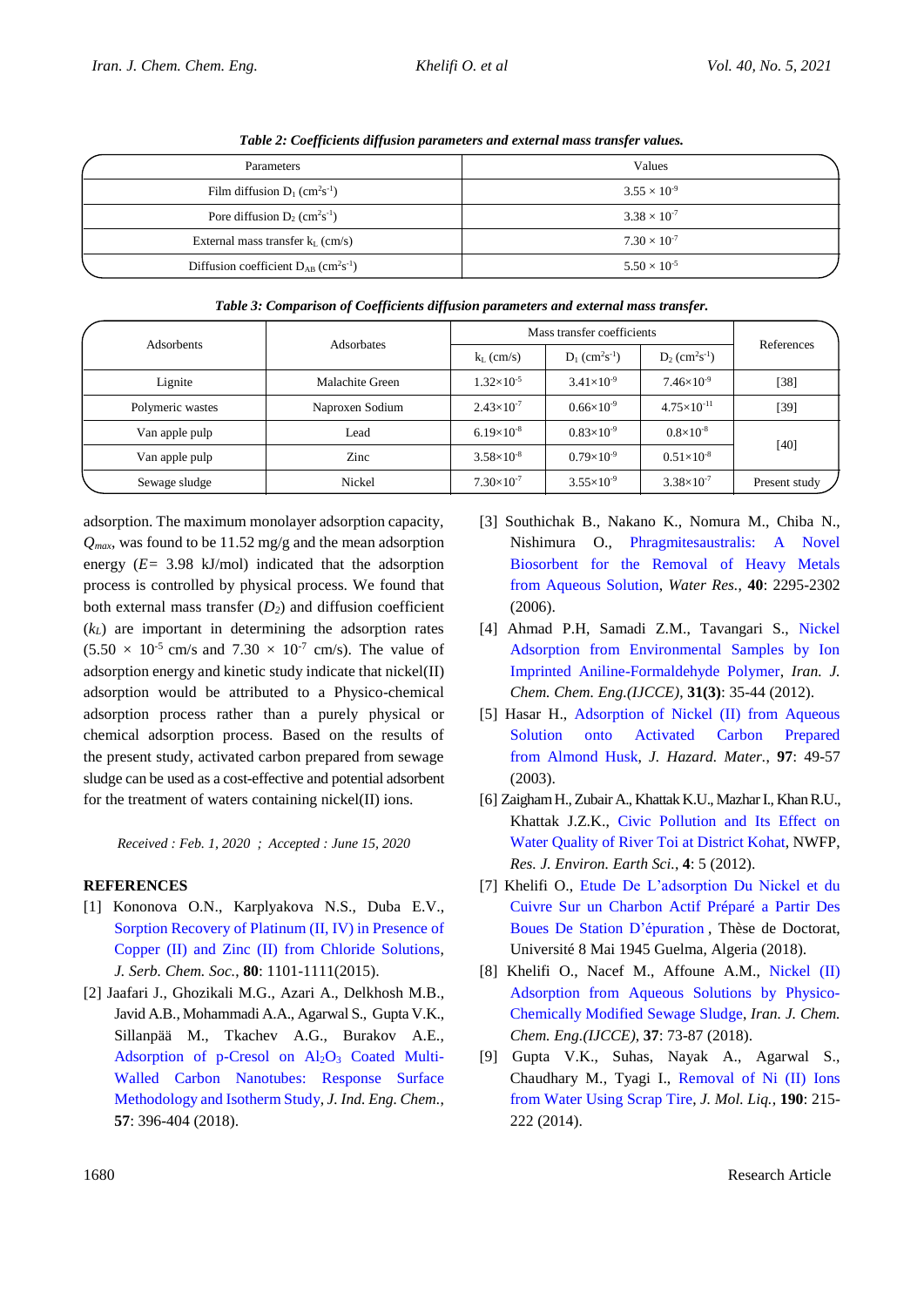- [10] Yousefi M., Arami S.M., Takallo H., Hosseini M., Radfard M., Soleimani H., Mohammadi A.A., [Modification of Pumice with HCl and NaOH](https://www.tandfonline.com/doi/abs/10.1080/10807039.2018.1469968?journalCode=bher20)  Enhancing its Fluoride [Adsorption Capacity: Kinetic](https://www.tandfonline.com/doi/abs/10.1080/10807039.2018.1469968?journalCode=bher20)  [and Isotherm Studies,](https://www.tandfonline.com/doi/abs/10.1080/10807039.2018.1469968?journalCode=bher20) *Hum. Ecol. Risk. Assess. Int. J.*, **25**: 1508-1520 (2018).
- [11] Mohammadi A.A., Zarei A., Alidadi H., Afsharnia M., Shams M., [Two-Dimensional Zeoliticimidazolate](https://www.deswater.com/DWT_abstracts/vol_129/129_2018_244.pdf)  [Framework-8 for Efficient Removal of Phosphate](https://www.deswater.com/DWT_abstracts/vol_129/129_2018_244.pdf)  [from Water, Process Modeling, Optimization,](https://www.deswater.com/DWT_abstracts/vol_129/129_2018_244.pdf)  [Kinetic, and Isotherm Studies,](https://www.deswater.com/DWT_abstracts/vol_129/129_2018_244.pdf) *Desalin. Water. Treat.*, **128**: 244-254 (2018).
- [12] [Dehghan A.](https://www.ncbi.nlm.nih.gov/pubmed/?term=Dehghan%20A%5BAuthor%5D&cauthor=true&cauthor_uid=31597245), [Mohammadi A.A.,](https://www.ncbi.nlm.nih.gov/pubmed/?term=Mohammadi%20AA%5BAuthor%5D&cauthor=true&cauthor_uid=31597245) [Yousefi M.,](https://www.ncbi.nlm.nih.gov/pubmed/?term=Yousefi%20M%5BAuthor%5D&cauthor=true&cauthor_uid=31597245) [Najafpoor A.A.](https://www.ncbi.nlm.nih.gov/pubmed/?term=Najafpoor%20AA%5BAuthor%5D&cauthor=true&cauthor_uid=31597245), [Shams M.,](https://www.ncbi.nlm.nih.gov/pubmed/?term=Shams%20M%5BAuthor%5D&cauthor=true&cauthor_uid=31597245) [Rezania S.,](https://www.ncbi.nlm.nih.gov/pubmed/?term=Rezania%20S%5BAuthor%5D&cauthor=true&cauthor_uid=31597245) [Enhanced](https://www.ncbi.nlm.nih.gov/pubmed/31597245)  [Kinetic Removal of Ciprofloxacin onto Metal-Organic](https://www.ncbi.nlm.nih.gov/pubmed/31597245) [Frameworks by Sonication, Process Optimization and](https://www.ncbi.nlm.nih.gov/pubmed/31597245)  [Metal Leaching Study,](https://www.ncbi.nlm.nih.gov/pubmed/31597245) *[Nanomaterials](https://www.ncbi.nlm.nih.gov/pubmed/31597245)*, **9**: 1422 (2019).
- [13] Khelifi O., Nacef M., Affoune A. M., [Biosorption of](https://www.aljest.org/index.php/aljest/article/view/152)  [Nickel\(II\) Ions from Aqueous Solutions by Using](https://www.aljest.org/index.php/aljest/article/view/152)  [Chicken Eggshells as Low-Cost Biosorbent,](https://www.aljest.org/index.php/aljest/article/view/152) *Algerian Journal of Environmental Science and Technology*, **2**: 12-16 (2016).
- [14] Abbas M., Zaini A., Amano Y., Machida M., [Adsorption of Heavy Metals Ontoactivated Carbons](https://www.sciencedirect.com/science/article/pii/S0304389410005157)  Derived [from Polyacrylonitrile Fiber,](https://www.sciencedirect.com/science/article/pii/S0304389410005157) *J. Hazard. Mater.*, **180**: 552-560 (2010).
- [15] Elouear Z., Bouzid J., Boujelben N., [Removal of](http://www.tandfonline.com/doi/abs/10.1080/09593330902824940)  [Nickel and Cadmium from Aqueous Solutions](http://www.tandfonline.com/doi/abs/10.1080/09593330902824940)  [by Sewage Sludge Ash: Study in Single and](http://www.tandfonline.com/doi/abs/10.1080/09593330902824940)  [Binary Systems,](http://www.tandfonline.com/doi/abs/10.1080/09593330902824940) *Environ. Technol.*, **30**: 561-570 (2009).
- [16] Kadirvelu K., Thamaraiselvi K., Namasivayam C., [Adsorption of Nickel\(II\) from Aqueous Solution](http://www.sciencedirect.com/science/article/pii/S1383586601001496)  [onto Activated Carbon Prepared from Coirpith,](http://www.sciencedirect.com/science/article/pii/S1383586601001496) *Sep. Purif. Technol.*, **24**: 497-505 (2001).
- [17] Kumar P.S., Ramalingam S., Kirupha S.D., Murugesan A., Vidhyadevi T., Sivanesan S., [Adsorption Behavior of Nickel\(II\) onto Cashew Nut](http://www.sciencedirect.com/science/article/pii/S1385894710012143)  [Shell: Equilibrium, Thermodynamics, Kinetics,](http://www.sciencedirect.com/science/article/pii/S1385894710012143)  [Mechanism and Process Design,](http://www.sciencedirect.com/science/article/pii/S1385894710012143) *Chem. Eng. J.*, **167**: 122-131 (2011).
- [18] Laksaci H., Khelifi A., Trari M., Adoun A., [Synthesis](https://www.sciencedirect.com/science/article/pii/S0959652617301178)  [and Characterization of Microporous Activated](https://www.sciencedirect.com/science/article/pii/S0959652617301178)  [Carbon from Coffee Grounds Using Potassium](https://www.sciencedirect.com/science/article/pii/S0959652617301178)  [Hydroxides,](https://www.sciencedirect.com/science/article/pii/S0959652617301178) *J. Clean. Prod.*, **147**: 254-262 (2017).
- [19] Njanja E., Mbokou S.F., Pontie M., Nacef M., Tonle I.K., [Comparative Assessment of Methylene](https://link.springer.com/article/10.1007/s42452-019-0520-6)  [Blue Biosorption Using Coffee Husks and Corn Cobs:](https://link.springer.com/article/10.1007/s42452-019-0520-6) [Towards the Elaboration of a](https://link.springer.com/article/10.1007/s42452-019-0520-6) Lignocellulosic-Based [Amperometric Sensor,](https://link.springer.com/article/10.1007/s42452-019-0520-6) *[SN Appl. Sci.](file:///D:/Production%20scientifique/Mes%20Articles/Deuxième%20article/JSCS/SN%20Appl.%20Sci)*, **1**: 513-526 (2019).
- [20] Kobya M., Demirbas E., Senturk E., Ince M., [Adsorption of Heavy Metal Ions from Aqueous Solutions](http://www.sciencedirect.com/science/article/pii/S0960852405000039) [by Activated Carbon Prepared from Apricot Stone,](http://www.sciencedirect.com/science/article/pii/S0960852405000039) *Bioresour. Technol.*, **96**: 1518-1521 (2005).
- [21] Yanagisawa H., Matsumoto Y., Machida M., [Adsorption of Zn\(II\) and Cd\(II\) Ions onto Magnesium](https://www.sciencedirect.com/science/article/pii/S0169433209014421)  [and Activated Carbon Composite in Aqueous](https://www.sciencedirect.com/science/article/pii/S0169433209014421)  [Solution,](https://www.sciencedirect.com/science/article/pii/S0169433209014421) *Appl. Surf. Sci.*, **256**: 1619-1623 (2010).
- [22] Faraji H., Mohamadi A.A., Soheil Arezomand H.R., Mahvi A.H., [Kinetics and Equilibrium Studies of](http://www.ijcce.ac.ir/article_14750.html)  [the Removal of Blue Basic 41 and Methylene Blue](http://www.ijcce.ac.ir/article_14750.html)  [from Aqueous Solution Using Rice Stems,](http://www.ijcce.ac.ir/article_14750.html) *Iran. J. Chem. Chem. Eng.(IJCCE)*, **34(3)**: 33-42 (2015).
- [23] Hadi P., Xu M., Ning C., Sze Ki Lin C., Mckay G., [A Critical Review on Preparation, Characterization](http://www.sciencedirect.com/science/article/pii/S138589471401153X)  [and Utilization of Sludge-Derived Activated Carbons](http://www.sciencedirect.com/science/article/pii/S138589471401153X)  [for Wastewater Treatment,](http://www.sciencedirect.com/science/article/pii/S138589471401153X) *Chem. Eng. J.*, **260**: 895- 906 (2015).
- [24] Victor M.M., Angel F.M., Juan J.R., [Activated](http://www.sciencedirect.com/science/article/pii/S0011916411003973)  [Carbons from Sewage Sludge Application to](http://www.sciencedirect.com/science/article/pii/S0011916411003973)  [Aqueous-Phase Adsorption of 4-Chlorophenol,](http://www.sciencedirect.com/science/article/pii/S0011916411003973) *Desalination*, **277**: 377-382 (2011).
- [25] Pilli S., Bhunia P., Yan S., LeBlanc R.J., Tyagi R.D., Surampalli R.Y., [Ultrasonic Pretreatment of Sludge:](https://www.sciencedirect.com/science/article/abs/pii/S1350417710000453)  [A Review,](https://www.sciencedirect.com/science/article/abs/pii/S1350417710000453) *Ultrason. Sonochem.*, **18**:1-18 (2011).
- [26] Wang X., Liang X., Wang Y., Wang X., Liu M., Yin D., Xia S., Zhao J., Zhang Y., [Adsorption of](http://www.sciencedirect.com/science/article/pii/S0011916411004449)  [Copper \(II\) onto Activated Carbons from Sewage](http://www.sciencedirect.com/science/article/pii/S0011916411004449)  [Sludge by Microwave-Induced Phosphoric Acid and](http://www.sciencedirect.com/science/article/pii/S0011916411004449)  [Zinc Chloride Activation,](http://www.sciencedirect.com/science/article/pii/S0011916411004449) *Desalination*, **278**: 231- 237 (2011).
- [27] Ayub S., Mohammadi A.A., Yousefi M., Changani F., Performance Evaluation [of Agro-Based Adsorbents](https://www.deswater.com/DWT_abstracts/vol_142/142_2019_293.pdf)  [for the Removal of Cadmium from Wastewater,](https://www.deswater.com/DWT_abstracts/vol_142/142_2019_293.pdf) *Desalin. Water. Treat.*, **142**: 293-299 (2019).
- [28] Yousefi M., Nabizadeh R., Alimohammadi M., Mohammadi A.A., Mahvi A.H., [Removal of](https://www.deswater.com/DWT_abstracts/vol_158/158_2019_290.pdf)  [Phosphate from Aqueous Solutions Using Granular](https://www.deswater.com/DWT_abstracts/vol_158/158_2019_290.pdf)  [Ferric Hydroxide Process Optimization by Response](https://www.deswater.com/DWT_abstracts/vol_158/158_2019_290.pdf)  [Surface Methodology,](https://www.deswater.com/DWT_abstracts/vol_158/158_2019_290.pdf) *Desalin. Water. Treat.*, **158**: 290-300 (2019).